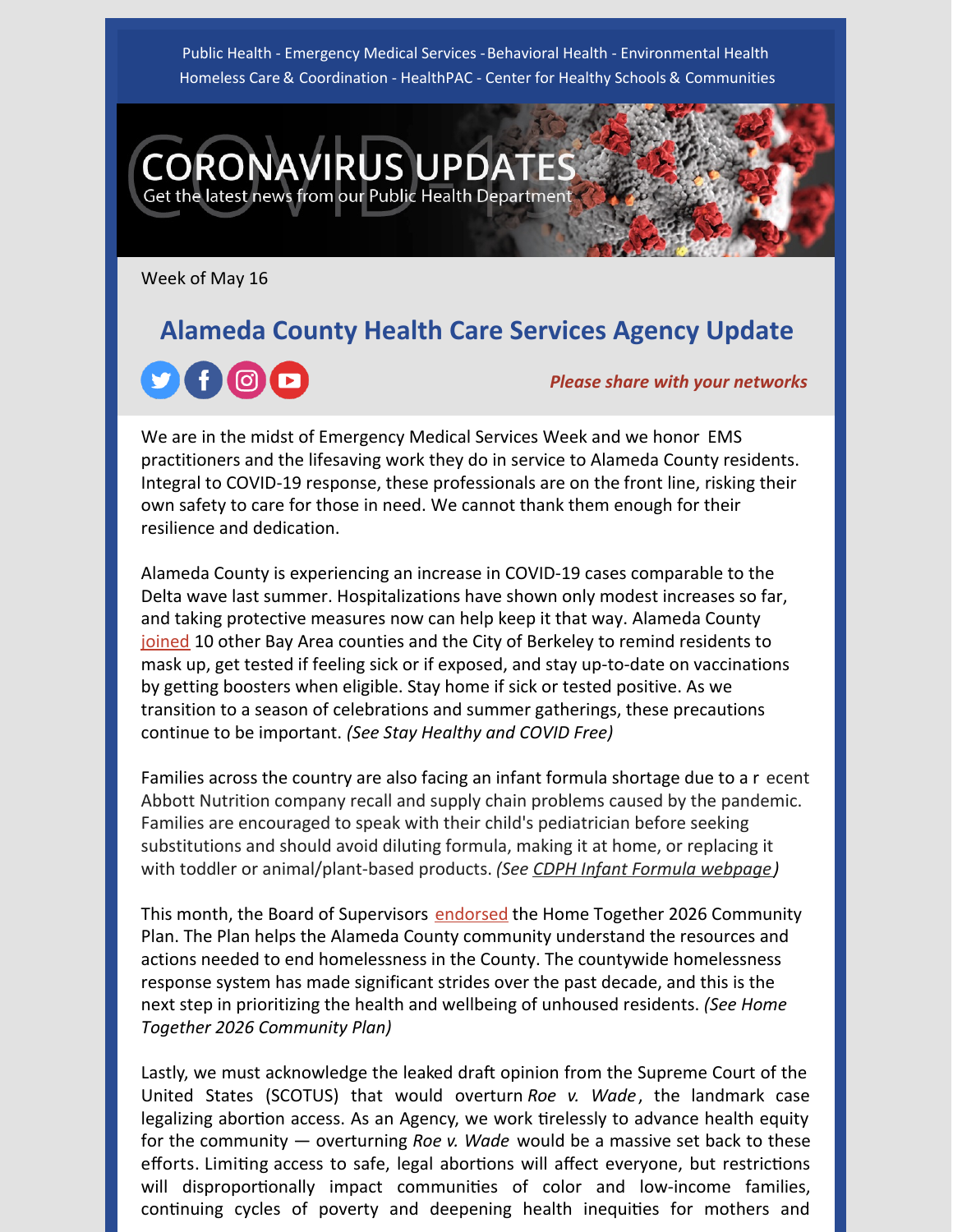children.

#### **But let us be clear, women and birthing people continue to have access to safe, legal abortion services in Alameda County.**

The Board of Supervisors' swift action and firm support of abortion access, reproductive freedom, and the advancement of health equity sends a clear message to residents that everyone deserves to lead a healthy, fulfilling and productive life, and that the right to plan a family is part of that. *[\(Resolution, 5/10/22](http://www.acgov.org/board/bos_calendar/documents/DocsAgendaReg_05_10_22/GENERAL ADMINISTRATION/Regular Calendar/Supervisor Brown_President Carson_330683.pdf))*

We appreciate your time and support in helping us maintain a safe and healthy Alameda County. Help us distribute this information to others by sharing this newsletter.

[Alameda County Dashboard](https://covid-19.acgov.org/data) [Public Health Department Website](http://www.acphd.org/)

### **Home Together 2026 Community Plan**

On May 10, the Alameda County Board of Supervisors endorsed the Home Together 2026 Community Plan, a 5-year strategic initiative centered on racial equity that lays out the strategies, activities, and resources needed to dramatically reduce homelessness in Alameda County. Over the past decade, Alameda County has seen dramatic increases in homelessness, as well as racial disparities amongst unhoused individuals. The **[Home Together 2026 Community Plan](https://homelessness.acgov.org/reports.page?)** aligns with Alameda County's overarching goals to end homelessness and achieve greater equity in the region.

Learn more about the Home Together 2026 Community Plan from key partners of the initiative in this short [video](https://www.youtube.com/watch?v=Ehv5wXTv7Z4&feature=youtu.be).

### **Alameda County Releases Point-in-Time Count Results**



A [preliminary report](https://everyonehome.org/main/continuum-of-care/everyone-counts/) of the 2022 Point-in-Time (PIT) Count was released on May 16, the first official homeless count since the start of the pandemic. Led by **EveryOne Home**, the collective impact initiative that facilitates the Alameda County Continuum of Care, the datafrom the February 23 count show the investments and policies enacted across the county significantly reduced the number of people newly entering homelessness.

ThePIT Count results showed a 22% increase (approximately 7% per year) in homelessness since 2019 and a decrease in homelessness among veterans and people living with HIV/AIDS. The full report will be released by July and will include more detailed information, including demographics, health conditions, and case studies on ways homelessness could have been prevented.

# **Emergency Medical Services Week**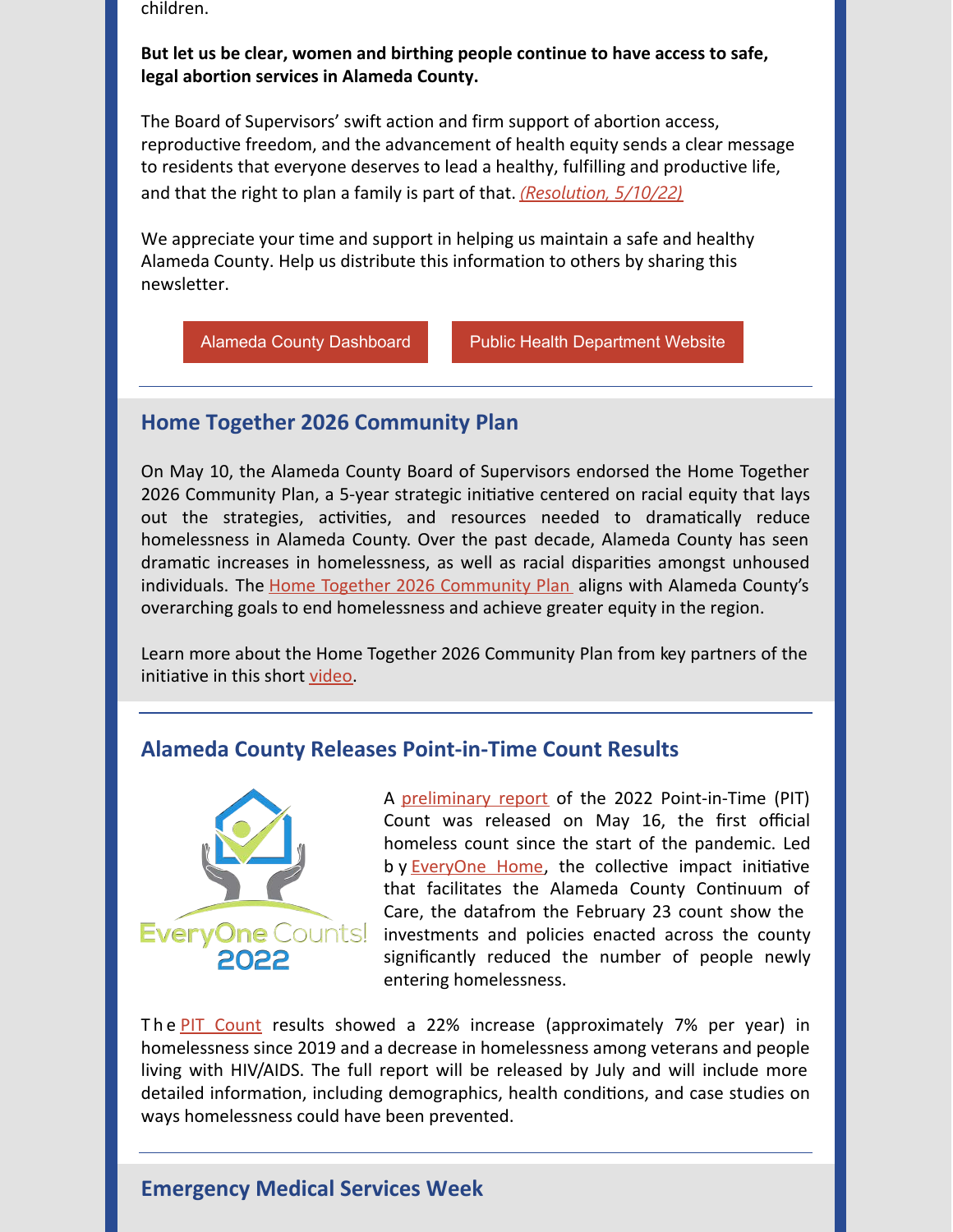This year's Emergency Medical Services Week theme, "EMS: Rising to the Challenge," is a reminder that our first responders continue to rise above and respond to this pandemic. Join us in celebrating and thanking the emergency medical services providers in our community.



# **COVID-19 Treatment Available at OptumServe Testing Sites**

[California launched "Test to Treat" services at their OptumServe-operated COVID](https://lhi.care/covidtesting/open-sessions) testing sites. These sites align with the federal government's [Test to Treat initiative](https://covid-19-test-to-treat-locator-dhhs.hub.arcgis.com/). The State's sites provide access for people who are uninsured or unable to obtain timely testing and treatment through their usual health care provider. Services are free of cost.

[COVID treatment](https://covid-19.acgov.org/treatment) isn't a replacement for vaccine, but can lower risk of severe illness and hospitalization. Treatment is for persons who test positive, have symptoms and are at high risk for severe disease, even if vaccinated. If you have COVID-19 symptoms, get tested. [Treatment](https://www.cdph.ca.gov/Programs/CID/DCDC/Pages/COVID-19/Treatments.aspx) works best when started *as soon as possible* after symptoms start and before symptoms worsen.

## **Epidemic Data Points (7-day lag)**

- 31.8 cases per 100,000 residents per day total population  $\uparrow$
- 6.0% test positivity in the general population  $\uparrow$
- 4.8% test positivity in low-income areas  $\uparrow$
- 28.6 cases per 100,000 residents per day fully vaccinated  $\uparrow$
- 50.8 cases per 100,000 residents per day unvaccinated  $\uparrow$
- 69 hospitalized, 5 in ICU  $\uparrow$

• 63.5% of residents who are fully vaccinated have received boosters  $\uparrow$ 

Please visit our [dashboard](https://covid-19.acgov.org/data) for more data on COVID-19.

## **Help Us Learn More About COVID-19**



Alameda County residents, and residents of six other California counties, are encouraged to complete and return a [CalScope](https://www.calscope.org/#faq-sec) survey if they receive an invitation by mail. [CalScope](https://www.calscope.org/) is a population-based study that will help the California Department of Public Health (CDPH) learn how many residents have antibodies to SARS-CoV-2, the

virus that causes COVID-19, in their blood. The study helps researchers understand how many people in California may have been infected with the virus or vaccinated up to this point.

# **Alameda County Awards Final Community-Led Coalition**

On May 10, the Board of Supervisors [approved](https://alamedacounty.granicus.com/DocumentViewer.php?file=alamedacounty_6382c550846f7b04986cd54031962a16.pdf&view=1) the sixth and final community-led Coalition contract. This coalition completes the funding awards that started in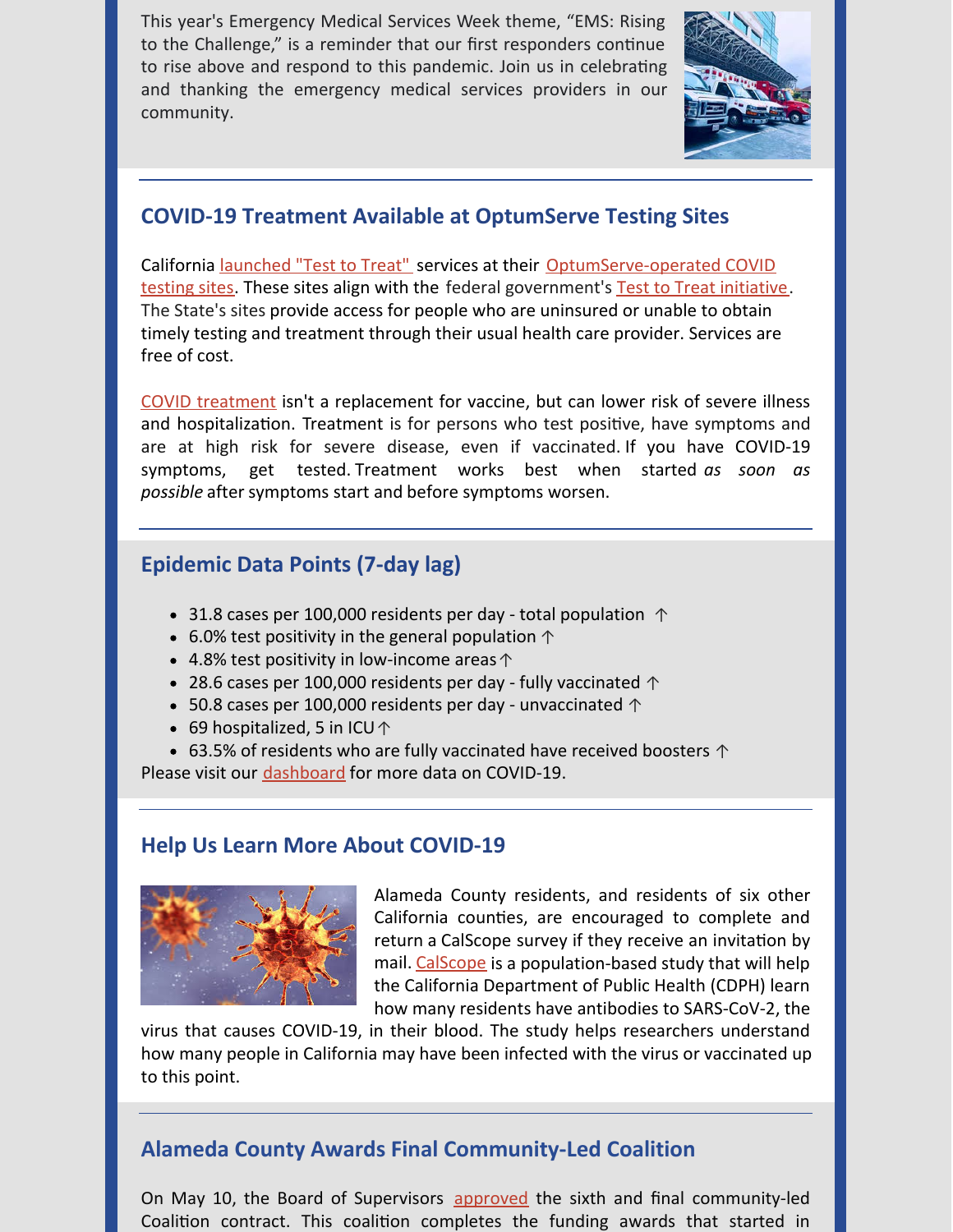[December 2021](https://covid-19.acgov.org/covid19-assets/docs/press/press-release-2021.12.21.pdf). The [coalition](https://covid-19.acgov.org/covid19-assets/docs/press/Alameda County Community Coalition Support_Press Release_2022.05.17.pdf) will be led by Resources for Community Development and focus on Deep East Oakland and unincorporated areas of Alameda County (Ashland/Cherryland and San Lorenzo), where vaccination gaps remain in populations hardest hit by COVID-19.

#### **Stay Healthy and COVID Free**

Together we can have a Safe and SMART graduation season. Use [California's checklist](https://www.cdph.ca.gov/Programs/OPA/Pages/Communications-Toolkits/Safe-Schools.aspx#msdynttrid=475VMGQc63jTYPhfJP1R6SsJQYPpkEV4JPHt6IVB7sk) if [planning](https://www.cdph.ca.gov/Programs/OPA/CDPH Document Library/Toolkits/safe-school/Planning-School-Events-Checklist.pdf) or [attending](https://www.cdph.ca.gov/Programs/OPA/CDPH Document Library/Toolkits/safe-school/Attending-School-Events-Checklist.pdf) graduation events. Masks may not be required, but they are strongly recommended. Wear a well-fitted mask, get vaxxed and boosted, and test. If you're positive or feeling sick, [stay home](https://covid-19.acgov.org/isolation-quarantine). Click [here](https://covid19.ca.gov/safely-reopening/#what-to-do-now) for current safety measures, including mega-event and travel recommendations.



#### **May is National Foster Care Month**



It's time to celebrate foster children and youth as well as the dedicated people providing love, support, and resources to help them thrive. In Alameda County, there are approximately 1,200 children and youth in foster care, and 46% were placed with relatives, kin, or unrelated kin.

Alameda County [Case Appointed Special Advocates](https://casaofalamedacounty.org/) (CASA) is recruiting for volunteers and board members. Volunteers ensure, no matter the circumstances of the case, that the child has a stable, caring adult on their side, which research shows improve the trajectory for children long-term.

#### **Congratulations Sally Zinman!**

Alameda County Health Care Services Agency (HCSA) Director Colleen Chawla and Behavioral Health Director Dr. Karyn Tribble honored Sally Zinman at a Lifetime Achievement Celebration for her impact on the mental health community. Ms. Zinman emerged from her pain as a mental health patient and pioneered the Mental Health Peers movement. The Behavioral Health Peers Organizing Community Change (POCC) team helped make the tribute possible. HCSA applauds Sally Zinman for her vision and passion.



### **Older Adult Virtual Awareness Events**

The Adult and Older Adult team in Behavioral Health wraps up its webinar series recognzing Older Americans Month. You are invited to the remaining Interactive [Virtual Awareness Events](https://r20.rs6.net/tn.jsp?f=001lN9aDWvneZDLUEBbsF-a7SnQseIc5cphC_sh7n01X7CeghKdJ9SAfqdte7-j3wYNhAeKTJnvN-Vyav4JMJFC7RUER7pBtgqkTQKBld3WCfo19nSbDB2IPyZeb6BvP5ClEQlaKZiV2_VuTfGFeY0_tOIfPfCxN3-UNWjKM6Xj0gSXADC0fytdjLK9-5lkoe4d3fHG91lsNzKcAwD-5Fb2QlmMZ0fvfTCg92i_EuZyHbtIGO-EkuPtmd-JN8tn5B1NDfjIzUq3wCoZppsh58nneQ==&c=57zj1rshWgOtljUlrhrJPZFTn0a1MkHIKo-4DNVNAnHyBEysrzE0hA==&ch=qCzgarLKNIqK99N3RzGaHapP6fOXf789Zt5Ge6yWqo-FpoFZKHRu_Q==) on May 24 and 31, from noon